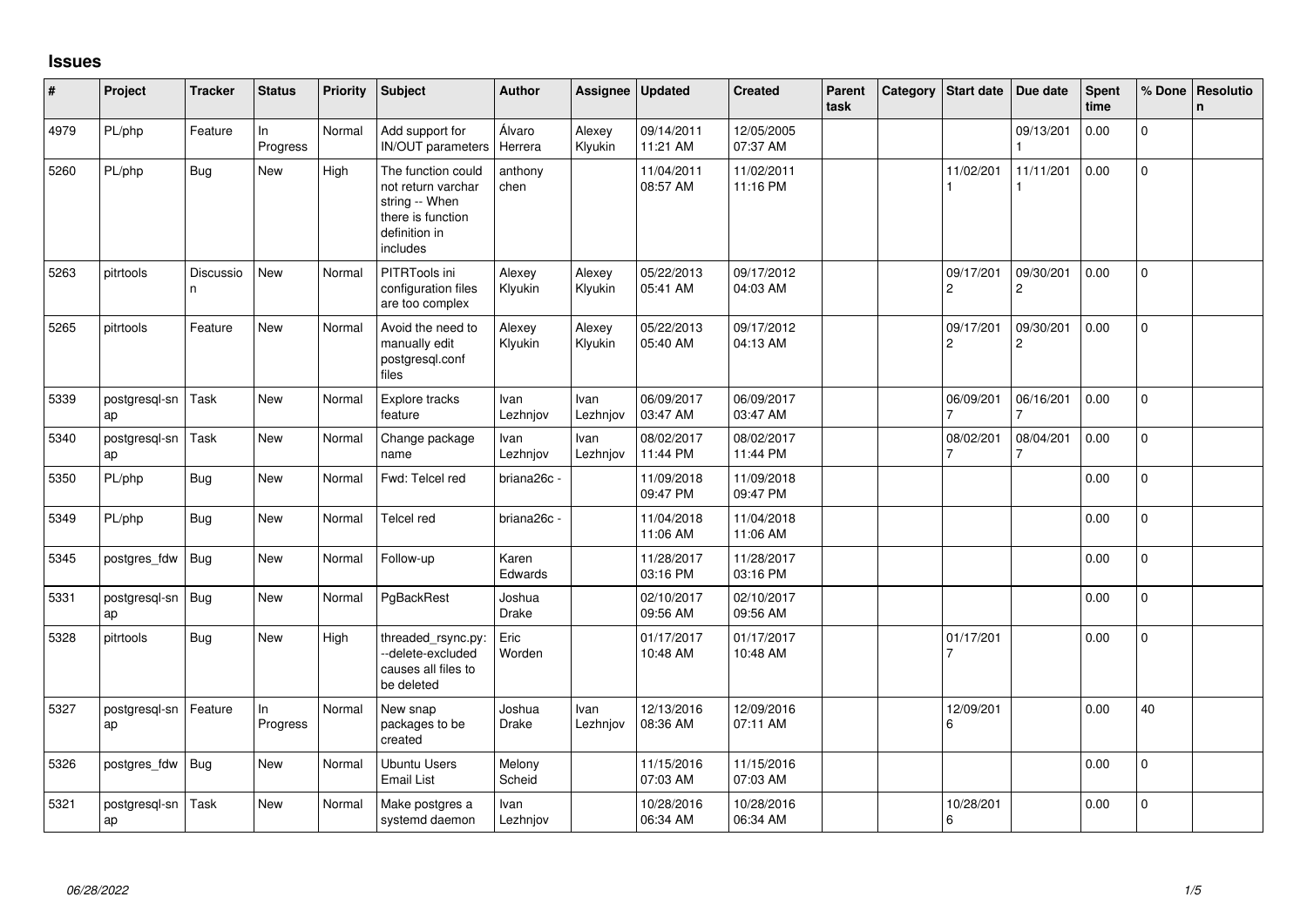| $\sharp$ | Project      | <b>Tracker</b> | <b>Status</b>  | <b>Priority</b> | <b>Subject</b>                                                    | <b>Author</b>               | Assignee          | <b>Updated</b>         | <b>Created</b>         | Parent<br>task | Category | <b>Start date</b>                    | Due date | <b>Spent</b><br>time | % Done         | <b>Resolutio</b><br>n. |
|----------|--------------|----------------|----------------|-----------------|-------------------------------------------------------------------|-----------------------------|-------------------|------------------------|------------------------|----------------|----------|--------------------------------------|----------|----------------------|----------------|------------------------|
| 5318     | postgres_fdw | <b>Bug</b>     | <b>New</b>     | Normal          | C-Level, VP-Level,<br>Directors and<br>Manager Contacts           | Tatum Lau                   |                   | 06/08/2016<br>07:52 AM | 06/08/2016<br>07:52 AM |                |          |                                      |          | 0.00                 | $\overline{0}$ |                        |
| 5317     | postgres_fdw | <b>Bug</b>     | <b>New</b>     | Normal          | Jonie Bittenbender                                                | Jonie<br><b>Bittenbende</b> |                   | 01/26/2016<br>10:56 PM | 01/26/2016<br>10:56 PM |                |          |                                      |          | 0.00                 | $\overline{0}$ |                        |
| 5316     | postgres_fdw | Bug            | <b>New</b>     | Normal          | (no subject)                                                      | Julieta<br>Clubb            |                   | 01/18/2016<br>04:11 AM | 01/18/2016<br>04:11 AM |                |          |                                      |          | 0.00                 | $\mathbf 0$    |                        |
| 5315     | pitrtools    | Feature        | <b>New</b>     | Normal          | cmd_standby: Data<br>Directory vs.<br>Configuration<br>Directory? | Michael<br>Vitale           | Michael<br>Vitale | 05/14/2015<br>03:57 PM | 05/14/2015<br>03:57 PM |                |          | 05/14/201<br>5                       |          | 0.00                 | $\mathbf{0}$   |                        |
| 5312     | postgres fdw | <b>Bug</b>     | <b>New</b>     | Normal          | AutoDesk Users                                                    | Kina<br>Lawrence            |                   | 03/09/2015<br>07:36 AM | 03/09/2015<br>07:36 AM |                |          |                                      |          | 0.00                 | $\overline{0}$ |                        |
| 5306     | pitrtools    | Feature        | Feedback       | Normal          | Reimplementation<br>of queue                                      | Joshua A.<br><b>Drake</b>   | Joshua<br>Drake   | 11/13/2014<br>10:12 AM | 05/13/2014<br>12:58 PM |                |          | 05/13/201<br>$\overline{\mathbf{A}}$ |          | 0.00                 | $\mathbf 0$    |                        |
| 5303     | postgres fdw | <b>Bug</b>     | New            | Normal          | [SPAM] Good<br>shoes good prices                                  | Alvherre -                  |                   | 05/11/2014<br>09:24 AM | 05/11/2014<br>09:24 AM |                |          |                                      |          | 0.00                 | $\mathbf 0$    |                        |
| 5301     | postgres_fdw | Bug            | New            | Normal          | My husband loves<br>Jacob & Co                                    | Postgres<br>fdw             |                   | 05/08/2014<br>03:17 AM | 05/08/2014<br>03:17 AM |                |          |                                      |          | 0.00                 | 0              |                        |
| 5292     | postgres_fdw | Bug            | New            | Normal          | [SPAM] Good<br>shoes good prices                                  | Ladyregina                  |                   | 04/11/2014<br>02:06 PM | 04/11/2014<br>02:06 PM |                |          |                                      |          | 0.00                 | $\Omega$       |                        |
| 5291     | postgres_fdw | Bug            | <b>New</b>     | Normal          | Great watches at<br>cut-prices                                    | Jkawasaki <sub>`</sub>      |                   | 04/11/2014<br>07:30 AM | 04/11/2014<br>07:30 AM |                |          |                                      |          | 0.00                 | $\overline{0}$ |                        |
| 5259     | PL/php       | Feature        | <b>New</b>     | Normal          | Add support for<br>anonymous DO<br>blocks.                        | Alexey<br>Klyukin           |                   | 05/27/2011<br>05:52 AM | 05/27/2011<br>05:52 AM |                |          | 05/27/201                            |          | 0.00                 | $\Omega$       |                        |
| 5258     | PL/php       | <b>Bug</b>     | <b>New</b>     | Normal          | Get rid of the<br>trusted PL/PHP                                  | Alexey<br>Klyukin           |                   | 05/27/2011<br>05:43 AM | 05/27/2011<br>05:43 AM |                |          | 05/27/201                            |          | 0.00                 | $\Omega$       |                        |
| 5225     | PL/php       | Bug            | New            | Normal          | Unable to build<br>PL/php on OS X<br>(PHP 5.3)                    | Alexey<br>Klyukin           | Alexey<br>Klyukin | 05/27/2011<br>05:05 AM | 06/29/2010<br>05:25 AM |                |          | 06/29/201<br>$\Omega$                |          | 0.00                 | 0              |                        |
| 5256     | PL/php       | Discussio      | New            | Normal          | Creating a PL/php<br>distribution                                 | Joshua<br><b>Drake</b>      |                   | 05/26/2011<br>01:44 PM | 05/21/2011<br>06:36 PM |                |          | 05/21/201                            |          | 0.00                 | $\Omega$       |                        |
| 5257     | postgres.js  | Support        | New            | Normal          | method to catch<br>error on<br>connection?                        | Rick<br>Harding             |                   | 05/26/2011<br>09:15 AM | 05/26/2011<br>09:15 AM |                |          | 05/26/201                            |          | 0.00                 | $\overline{0}$ |                        |
| 4984     | PL/php       | Feature        | In<br>Progress | Normal          | Composite Type<br>Argument as table                               | bford -                     |                   | 05/21/2011<br>04:50 PM | 12/15/2005<br>03:38 AM |                |          |                                      |          | 0.00                 | $\overline{0}$ |                        |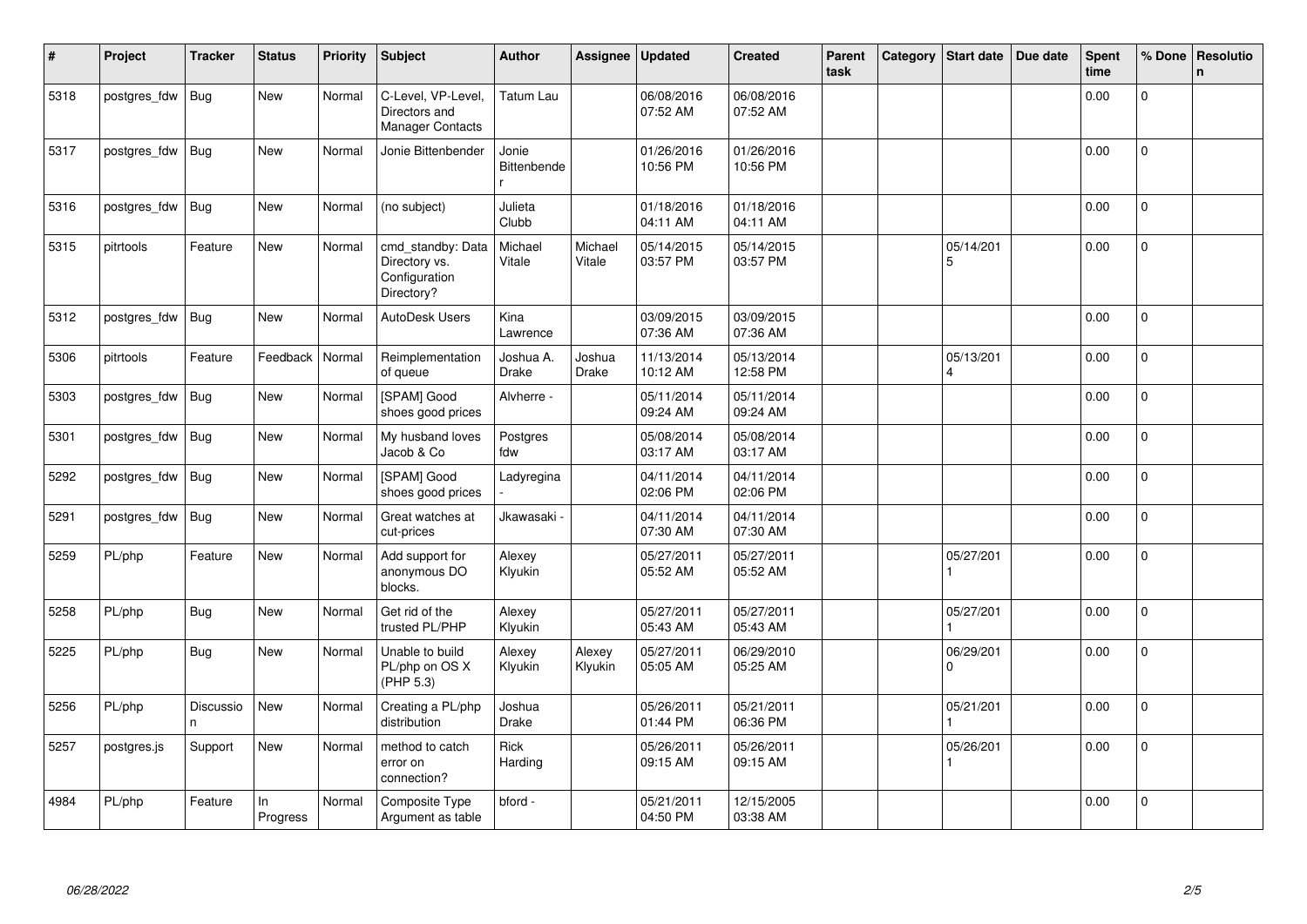| #    | Project   | <b>Tracker</b> | <b>Status</b>   | <b>Priority</b> | <b>Subject</b>                                            | <b>Author</b>     | Assignee       | <b>Updated</b>         | <b>Created</b>         | Parent<br>task | Category Start date   | Due date | <b>Spent</b><br>time | % Done              | Resolutio<br>n. |
|------|-----------|----------------|-----------------|-----------------|-----------------------------------------------------------|-------------------|----------------|------------------------|------------------------|----------------|-----------------------|----------|----------------------|---------------------|-----------------|
| 4972 | PL/php    | <b>Bug</b>     | In<br>Progress  | Normal          | array $PHP \lt\gt P$ g<br>conversion is<br>broken         | Álvaro<br>Herrera |                | 05/21/2011<br>04:50 PM | 11/23/2005<br>11:48 AM |                |                       |          | 0.00                 | 0                   |                 |
| 4967 | PL/php    | Feature        | In.<br>Progress | Normal          | Redesign memory<br>handling                               | Álvaro<br>Herrera |                | 05/21/2011<br>04:50 PM | 11/16/2005<br>05:31 PM |                |                       |          | 0.00                 | $\mathbf{0}$        |                 |
| 5255 | PL/php    | Bug            | New             | Normal          | support<br><b>TRUNCATE</b><br>triggers                    | Álvaro<br>Herrera |                | 05/21/2011<br>04:29 PM | 05/21/2011<br>04:29 PM |                | 05/21/201             |          | 0.00                 | $\mathbf{0}$        |                 |
| 5236 | PL/php    | Feature        | New             | Normal          | pg_raise to PHP<br>Object                                 | Moisés P.<br>Sena |                | 07/29/2010<br>11:08 AM | 07/29/2010<br>11:07 AM |                | 07/29/201<br>$\Omega$ |          | 0.00                 | $\mathbf{0}$        |                 |
| 5235 | PL/php    | Feature        | New             | Normal          | SPI Object and not<br>function                            | Moisés P.<br>Sena |                | 07/29/2010<br>10:48 AM | 07/29/2010<br>10:48 AM |                | 07/29/201<br>0        |          | 0.00                 | 0                   |                 |
| 5000 | Simpycity | Bug            | New             | Urgent          | Automatic Rollback<br>Fix.                                | Lacey<br>Powers   | Aurynn<br>Shaw | 04/29/2009<br>11:22 AM | 04/29/2009<br>11:22 AM |                |                       |          | 0.00                 | $\mathbf 0$         |                 |
| 4901 | Pggraph   | Feature        | New             | High            | pggraph_table<br>doesn't list tables                      | bford -           | Aurynn<br>Shaw | 12/30/2008<br>01:56 PM | 12/29/2006<br>05:18 PM |                |                       |          | 0.00                 | $\overline{0}$      |                 |
| 4960 | Pggraph   | Bug            | New             | High            | pg error of<br>pggraph_2_2                                | Devrim<br>Gunduz  | Aurynn<br>Shaw | 12/30/2008<br>09:09 AM | 12/30/2008<br>09:09 AM |                |                       |          | 0.00                 | $\overline{0}$      |                 |
| 4993 | Simpycity | <b>Bug</b>     | New             | High            | Finish docs                                               | Aurynn<br>Shaw    | Aurynn<br>Shaw | 11/25/2008<br>11:31 AM | 11/25/2008<br>11:31 AM |                |                       |          | 0.00                 | $\mathbf 0$         |                 |
| 4959 | Pggraph   | <b>Bug</b>     | New             | High            | Upgrade all present<br>pggraph clients to<br>pggraph_2_2  | Aurynn<br>Shaw    | Aurynn<br>Shaw | 07/28/2008<br>08:07 AM | 07/28/2008<br>08:07 AM |                |                       |          | 0.00                 | 0                   |                 |
| 4958 | Pggraph   | <b>Bug</b>     | New             | High            | Fix the "Help I have<br>no data" problem<br>with pggraph. | Aurynn<br>Shaw    | Aurynn<br>Shaw | 07/25/2008<br>11:37 AM | 07/25/2008<br>11:37 AM |                |                       |          | 0.00                 | $\mathbf 0$         |                 |
| 4956 | Pggraph   | <b>Bug</b>     | New             | High            | dbrollup.py needs<br>to support pggraph<br>2.2            | Aurynn<br>Shaw    | Aurynn<br>Shaw | 07/25/2008<br>08:02 AM | 07/25/2008<br>08:02 AM |                |                       |          | 0.00                 | $\mathbf 0$         |                 |
| 4954 | Pggraph   | <b>Bug</b>     | New             | High            | pggraph_clients                                           | Aurynn<br>Shaw    | Aurynn<br>Shaw | 07/25/2008<br>07:59 AM | 07/25/2008<br>07:59 AM |                |                       |          | 0.00                 | $\mathbf 0$         |                 |
| 4873 | Odbcng    | Feature        | New             | High            | Win64 version                                             | - bford           | bford -        | 07/23/2008<br>02:21 AM | 07/23/2008<br>02:21 AM |                |                       |          | 0.00                 | $\mathbf 0$         |                 |
| 4951 | Pggraph   | <b>Bug</b>     | New             | High            | Document date<br>range behaviour                          | Aurynn<br>Shaw    | Aurynn<br>Shaw | 07/21/2008<br>10:44 AM | 07/21/2008<br>10:38 AM |                |                       |          | 0.00                 | 0                   |                 |
| 4949 | Pggraph   | <b>Bug</b>     | New             | High            | Document<br>behaviour                                     | Aurynn<br>Shaw    | Aurynn<br>Shaw | 07/21/2008<br>10:44 AM | 07/17/2008<br>04:59 PM |                |                       |          | 0.00                 | $\mathbf 0$         |                 |
| 4952 | Pggraph   | <b>Bug</b>     | New             | High            | Help interface                                            | Aurynn<br>Shaw    | Aurynn<br>Shaw | 07/21/2008<br>10:40 AM | 07/21/2008<br>10:40 AM |                |                       |          | 0.00                 | $\mathsf{O}\xspace$ |                 |
| 4950 | Pggraph   | Bug            | New             | High            | Write unit tests                                          | Aurynn<br>Shaw    | Aurynn<br>Shaw | 07/17/2008<br>05:02 PM | 07/17/2008<br>05:02 PM |                |                       |          | 0.00                 | $\mathbf{0}$        |                 |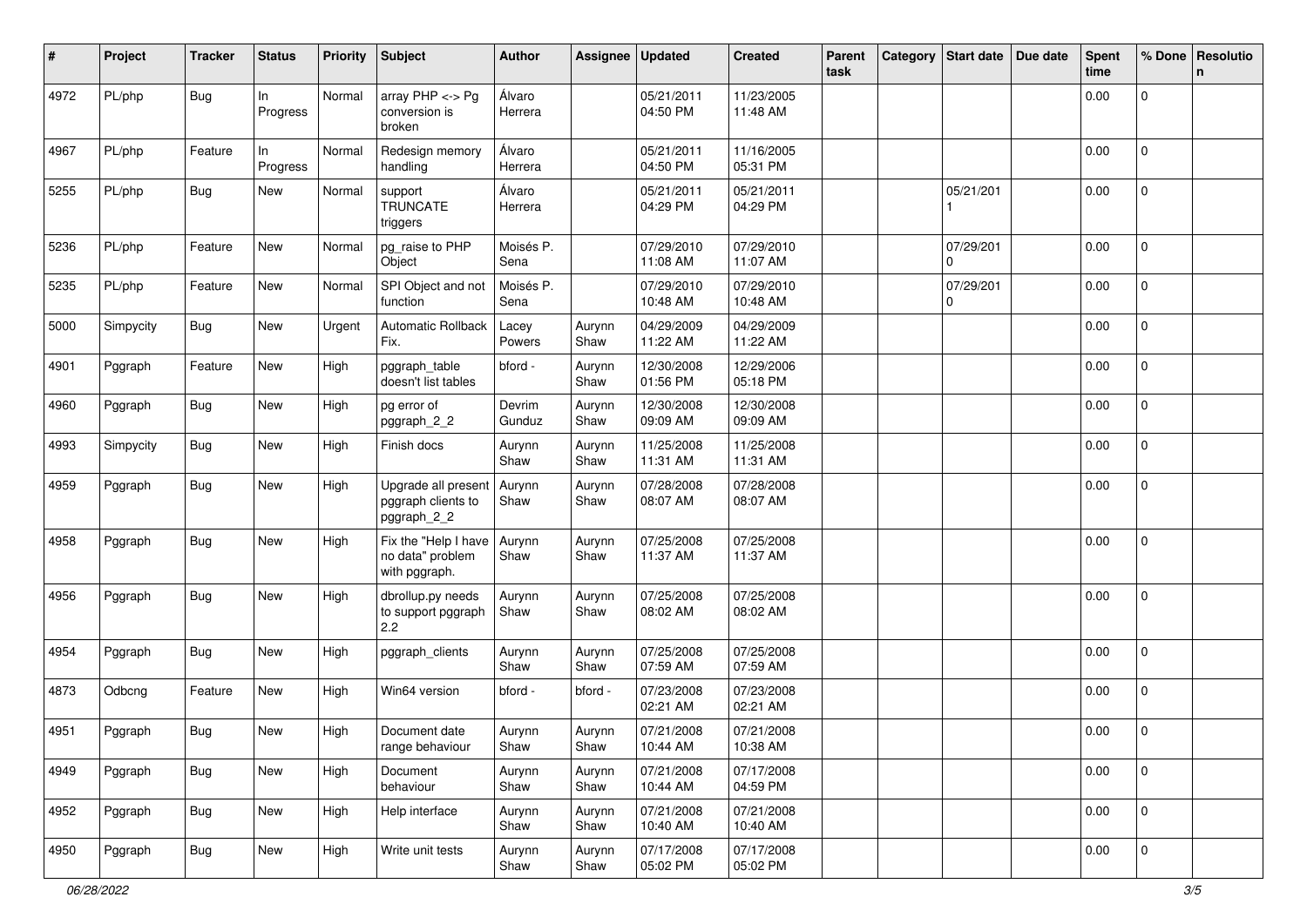| ∦    | Project | <b>Tracker</b> | <b>Status</b>  | <b>Priority</b> | <b>Subject</b>                                                 | <b>Author</b>             | Assignee       | <b>Updated</b>         | <b>Created</b>         | Parent<br>task | Category | <b>Start date</b> | Due date | <b>Spent</b><br>time | % Done         | <b>Resolutio</b><br>$\mathbf n$ |
|------|---------|----------------|----------------|-----------------|----------------------------------------------------------------|---------------------------|----------------|------------------------|------------------------|----------------|----------|-------------------|----------|----------------------|----------------|---------------------------------|
| 4937 | Pggraph | <b>Bug</b>     | <b>New</b>     | High            | Modification of DB<br>Client code for date<br>ranges           | Aurynn<br>Shaw            | Aurynn<br>Shaw | 07/16/2008<br>10:14 PM | 07/14/2008<br>10:45 AM |                |          |                   |          | 0.00                 | $\Omega$       |                                 |
| 4945 | Pggraph | <b>Bug</b>     | <b>New</b>     | High            | Force all graphs to<br>abort if non-specific<br>data specified | Aurynn<br>Shaw            | Aurynn<br>Shaw | 07/16/2008<br>10:14 PM | 07/15/2008<br>03:32 PM |                |          |                   |          | 0.00                 | $\overline{0}$ |                                 |
| 4943 | Pggraph | <b>Bug</b>     | <b>New</b>     | Low             | <b>Future Planning</b><br>and Ideas                            | Aurynn<br>Shaw            | Aurynn<br>Shaw | 07/16/2008<br>10:14 PM | 07/14/2008<br>11:32 AM |                |          |                   |          | 0.00                 | $\Omega$       |                                 |
| 4948 | Pggraph | <b>Bug</b>     | <b>New</b>     | High            | in pggraph_table,<br>prevent crash if no<br>tables present     | Aurynn<br>Shaw            | Aurynn<br>Shaw | 07/16/2008<br>09:42 PM | 07/16/2008<br>09:42 PM |                |          |                   |          | 0.00                 | $\overline{0}$ |                                 |
| 4947 | Pggraph | Bug            | <b>New</b>     | High            | Do testing of data<br>arrays                                   | Aurynn<br>Shaw            | Aurynn<br>Shaw | 07/16/2008<br>09:01 PM | 07/16/2008<br>09:01 PM |                |          |                   |          | 0.00                 | $\overline{0}$ |                                 |
| 4940 | Pggraph | <b>Bug</b>     | <b>New</b>     | High            | Remove prefixes                                                | Aurynn<br>Shaw            | Aurynn<br>Shaw | 07/14/2008<br>11:05 AM | 07/14/2008<br>11:05 AM |                |          |                   |          | 0.00                 | 0              |                                 |
| 4936 | Pggraph | <b>Bug</b>     | New            | High            | Modify averaging<br>functions                                  | Aurynn<br>Shaw            | Aurynn<br>Shaw | 07/14/2008<br>10:12 AM | 07/14/2008<br>10:11 AM |                |          |                   |          | 0.00                 | 0              |                                 |
| 4872 | Odbcng  | <b>Bug</b>     | New            | High            | $ODBCng +$<br><b>UNICODE</b>                                   | bford -                   | bford -        | 04/24/2008<br>08:55 AM | 04/24/2008<br>08:55 AM |                |          |                   |          | 0.00                 | $\overline{0}$ |                                 |
| 4933 | Pggraph | Feature        | New            | Normal          | Feature requests,<br>pggraph                                   | Aurynn<br>Shaw            | Aurynn<br>Shaw | 03/12/2008<br>12:44 PM | 03/12/2008<br>12:44 PM |                |          |                   |          | 0.00                 | $\Omega$       |                                 |
| 4932 | Pggraph | Feature        | <b>New</b>     | Normal          | Have pggraph<br>directly access Wiki<br>passwords              | Aurynn<br>Shaw            | Aurynn<br>Shaw | 12/31/2007<br>10:28 AM | 12/31/2007<br>10:28 AM |                |          |                   |          | 0.00                 | $\overline{0}$ |                                 |
| 4926 | Pggraph | Feature        | <b>New</b>     | Normal          | insert/update/delete                                           | bford -                   | Aurynn<br>Shaw | 12/26/2007<br>12:26 PM | 08/20/2007<br>04:15 PM |                |          |                   |          | 0.00                 | $\Omega$       |                                 |
| 4931 | Pggraph | Feature        | <b>New</b>     | Normal          | Develop a nagios<br>plugin for pggraph<br>checks               | Devrim<br>Gunduz          | Aurynn<br>Shaw | 12/18/2007<br>07:24 PM | 12/18/2007<br>07:24 PM |                |          |                   |          | 0.00                 | $\overline{0}$ |                                 |
| 4868 | Odbcng  | Feature        | <b>New</b>     | High            | Test environment                                               | bford -                   | bford -        | 11/28/2007<br>02:22 PM | 11/27/2007<br>08:48 PM |                |          |                   |          | 0.00                 | $\Omega$       |                                 |
| 4866 | Odbcng  | Feature        | New            | High            | please post test<br>cases                                      | bford -                   | bford -        | 11/16/2007<br>08:21 PM | 11/16/2007<br>08:21 PM |                |          |                   |          | 0.00                 | $\mathbf{0}$   |                                 |
| 4925 | Pggraph | Feature        | New            | Normal          | Allow graphing<br>specific intervals                           | Darcy<br>Buskermole<br>n. | Aurynn<br>Shaw | 10/16/2007<br>10:28 AM | 07/03/2007<br>08:28 AM |                |          |                   |          | 0.00                 | 0              |                                 |
| 4890 | Pggraph | Feature        | In<br>Progress | Normal          | new report(s)                                                  | Darcy<br>Buskermole<br>n  | Aurynn<br>Shaw | 10/16/2007<br>10:20 AM | 09/25/2006<br>10:36 PM |                |          |                   |          | 0.00                 | 0              |                                 |